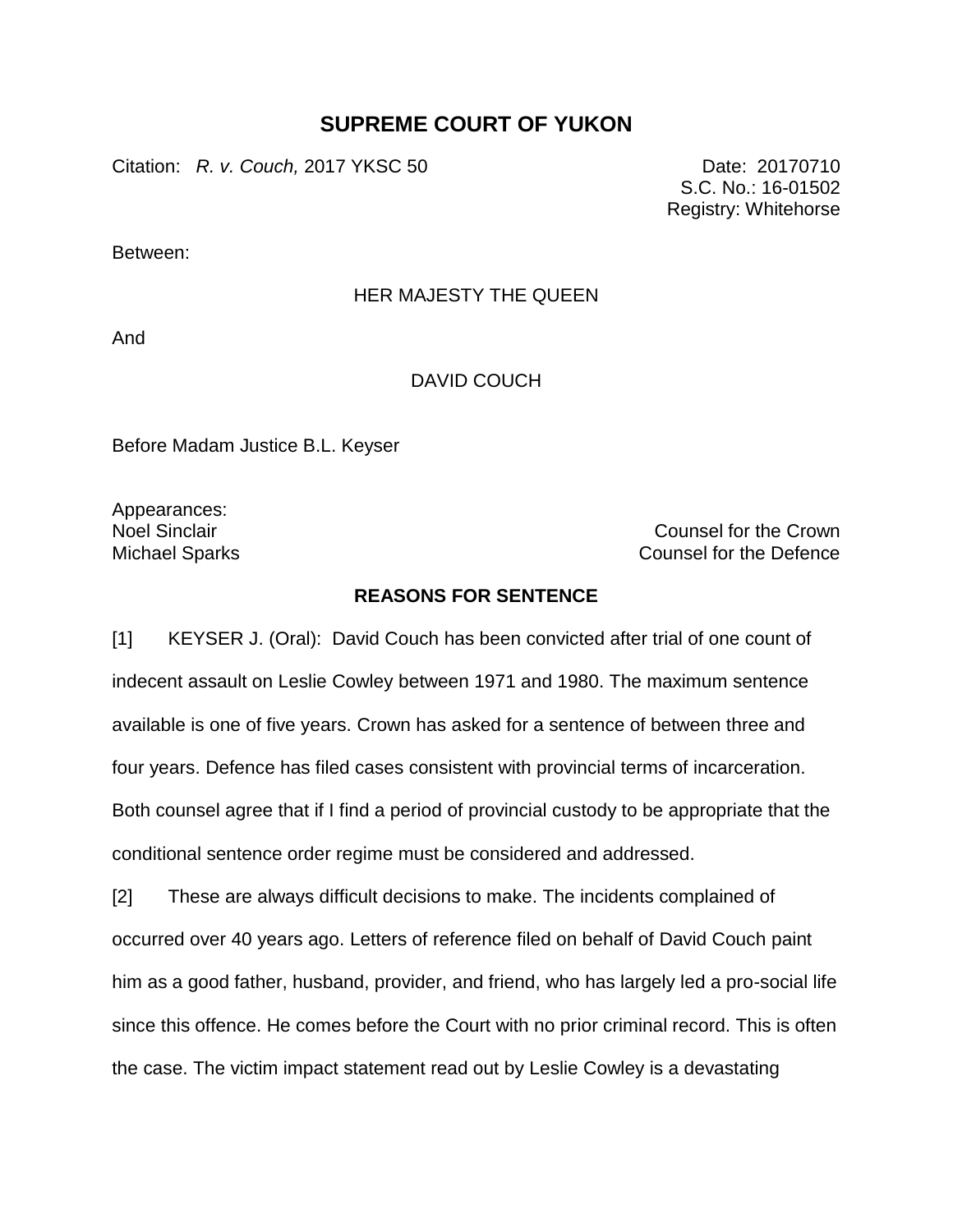portrayal of the physical and emotional damage she has suffered as a result of being indecently assaulted as a child. Sadly, this, too, is often the case.

[3] Counsel on both sides filed cases for guidance in this matter. However, no case is identical. Most turn on their facts and the charges they have been convicted of, like sexual assault, for example, which have a higher maximum than indecent assault.

[4] A number of aggravating factors appear in this case:

- 1. Leslie Cowley was a child when these assaults took place. She should have felt loved and secure.
- 2. David Couch was in a position of trust, as an older uncle, even when he was not babysitting.
- 3. The incidents occurred on more than one occasion. Even in David Couch's own statement to police, he admitted to a maximum of three occasions. I found the assaults to be serious. Having Leslie Cowley naked, touching her for a sexual purpose, rubbing her vaginal area, rubbing his erect penis against her, and penetration of some kind digital, if not with his penis.

4. The impact on Leslie Cowley was immense, traumatic, and life-long.

[5] The only mitigating factor is that David Couch has no other criminal record. He appears to have led a pro-social life since these assaults.

[6] There has been no acceptance of responsibility by him. Leslie Cowley had to testify at the preliminary hearing and at the trial. David Couch repudiated his admissions to RCMP at the trial. This is not in any way to suggest that he is not entitled to have the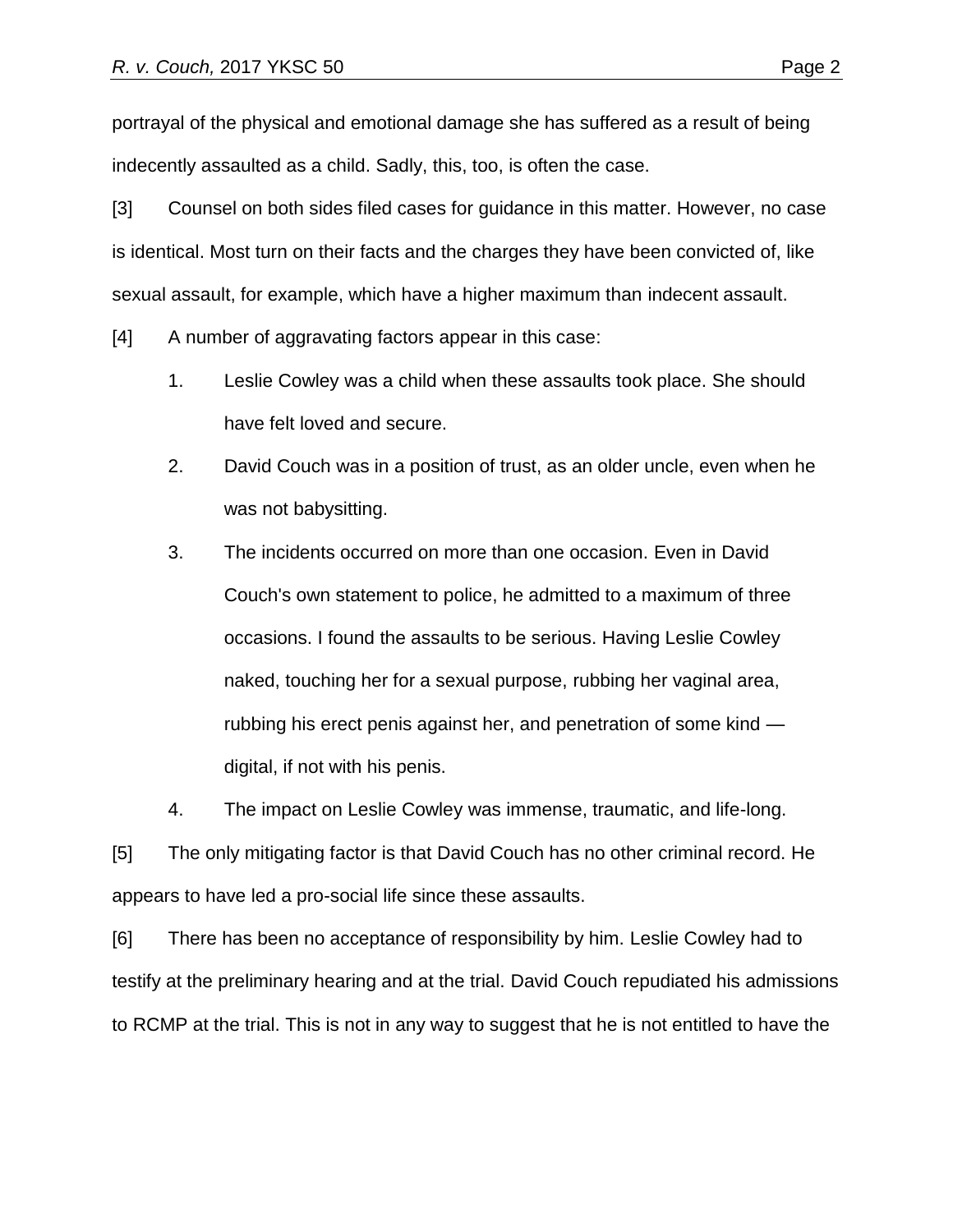Crown prove its case against him, but he does not receive the credit one gets for acknowledging responsibility or pleading guilty.

[7] Both counsel agree that in cases of assaults of a sexual nature against children that the primary considerations in sentencing are denunciation and general deterrence. Defence counsel has pointed out that those factors, according to the Supreme Court of Canada and other courts, can be achieved through the imposition of a conditional sentence order.

[8] So what, then, is the appropriate disposition for David Couch? Courts have described sexual assaults on children as a plague, particularly in the northern regions of Canada, and there is a recognition that the sentencing for crimes of this nature has increased over the last decade.

[9] I am satisfied, however, that the cases provided by the defence are more in line with what is appropriate for offences now 40 years old and for which the maximum punishment is set at five years. However, that does not derogate from the aggravating elements already outlined. Thus, I find the appropriate penalty in this case to be one of 18 months' incarceration.

[10] That being so, I must now consider the conditional sentence order principles as outlined in s. 742.1. I am satisfied that the service of the sentence in the community would not endanger the safety of the community. David Couch took advantage 40 years ago of a young and vulnerable child, but he does appear to be a low risk to reoffend. The real issue is whether a conditional sentence order would be consistent with the fundamental purpose and principles of sentencing, as set out in ss. 718 to 718.2.